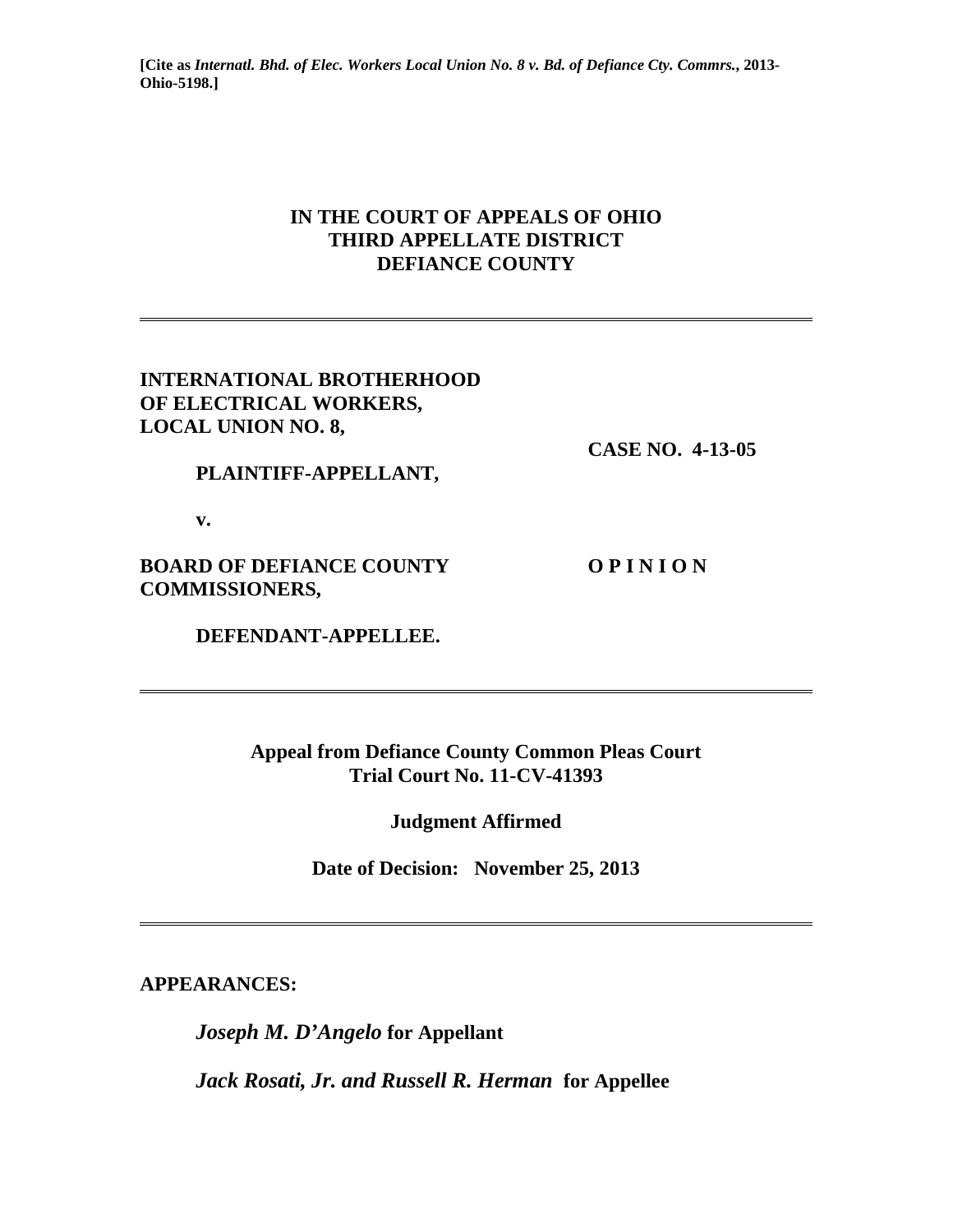### **ROGERS, J.**

**{¶1}** Plaintiff-Appellant, International Brotherhood of Electrical Workers, Local Union No. 8 ("Local No. 8"), appeals the judgment of the Court of Common Pleas of Defiance County granting summary judgment in favor of Defendant-Appellee, Defiance County Commissioners ("the County"), and denying Local No. 8's motion for summary judgment. On appeal, Local No. 8 contends that the trial court committed the following errors: (1) denying Local No. 8's motion for summary judgment and granting the County's motion for summary judgment; (2) finding that federal funds were used to pay both the principal and interest obligations on the bonds; and (3) finding that the Project was exempt from the application of Ohio Prevailing Wage Law under R.C. 4115.04(B)(1). For the reasons that follow, we affirm the trial court's judgment.

**{¶2}** On June 17, 2011, Local No. 8 filed a R.C. 4115.16(B) interested party prevailing wage enforcement action against the County, alleging violations of the Ohio prevailing wage law during a Defiance County building project at the Historic Jail Building ("the Project"). The County filed its answer on July 15, 2011. The following relevant facts were stipulated by both parties.

**{¶3}** The County began planning the Project in Fall 2009. The County then advertised for bids on the Project, initially stating that Ohio prevailing wage law would apply to the Project. On December 24, 2009, the County adopted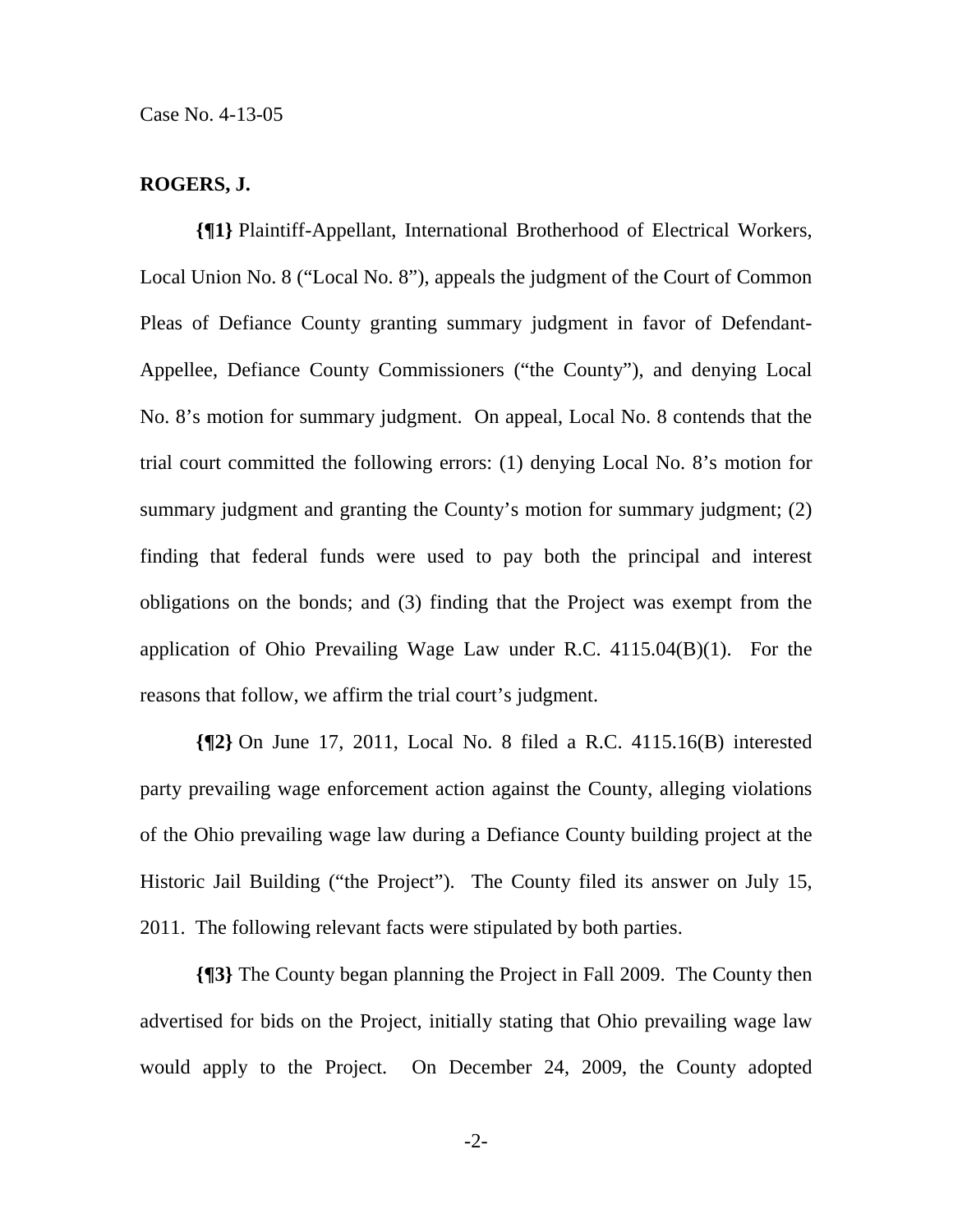Resolution No. 09-12-848, which declared the entire area within the County as a "Recovery Zone." On February 4, 2010, the County issued County Building Improvement General Obligation Bonds, Series 2010 (Federally Taxable – Recovery Zone Economic Development Bonds) ("the Bonds") to finance the construction of the Project. The United States Treasury agreed to pay the County an amount equal to 45 percent of the interest payable on the Bonds, which triggered the application of the Davis-Bacon Act. Funding for the Treasury payments derived from the American Recovery and Reinvestment Act ("ARRA").

**{¶4}** On January 5, 2010, the County requested that each of the lowest bidders for the Project execute an acknowledgment stating that the provisions of Ohio prevailing wage law no longer applied, and that instead, the provisions of the Davis-Bacon Act applied to the Project. Each of the bidders executed the acknowledgments by January 14, 2010. These acknowledgments were then attached to the original construction contracts. On February 4, 2010, the Bonds were issued by the County and sold to Fifth Third Securities, Inc. The County deposited the proceeds from the Bonds into the County's Permanent Improvement Fund, which was used to pay for the construction of the Project.

**{¶5}** Meanwhile, the County deposited the Treasury's reimbursement payments into a Bond Retirement Fund in order to "extinguish its interest and principal obligations under the Bonds." (Docket No. 7, p. 4). Although no money

-3-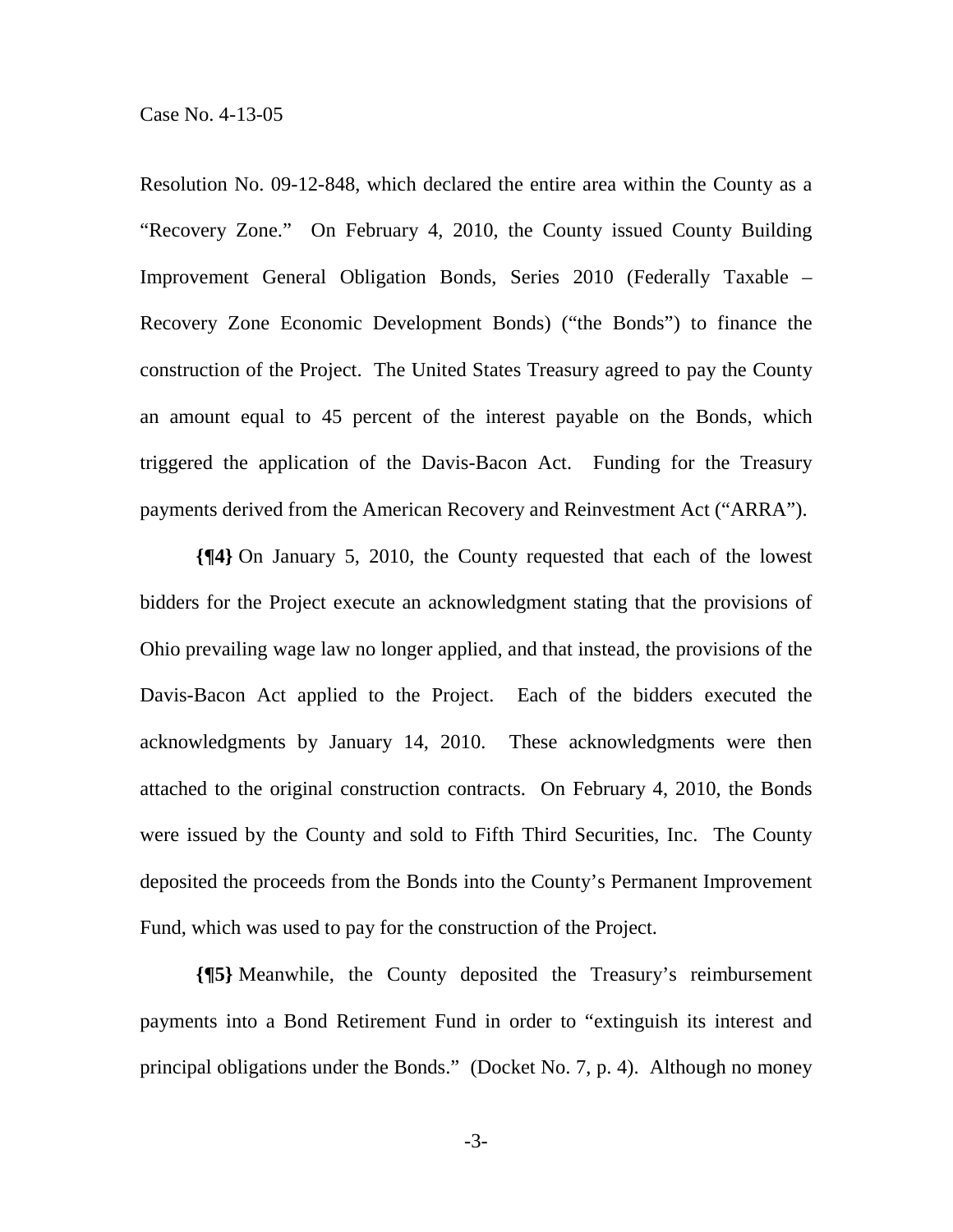from the Bond Retirement Fund was transferred into the Permanent Improvement Fund, the funding for the Project was obtained from the Bonds that will be retired through the Bond Retirement Fund. Checks to pay Project expenses were linked to the Permanent Improvement Fund.

**{¶6}** The parties stipulated that the Davis-Bacon Act does not preempt the Ohio prevailing wage laws and that the Project was a "public improvement" as defined by R.C. 4115.03(C).

**{¶7}** On June 25, 2012, both parties filed competing motions for summary judgment on the basis of these stipulated facts. On April 23, 2013, the trial court granted the County's motion for summary judgment, denied Local No. 8's motion for summary judgment, and dismissed Local No. 8's complaint.

**{¶8}** Local No. 8 filed this timely appeal, presenting the following assignments of error for our review.

### *Assignment of Error No. I*

# **THE TRIAL COURT ERRED IN DENYING LOCAL 8'S MOTION FOR SUMMARY JUDGMENT AND GRANTING THE COUNTY'S MOTION FOR SUMMARY JUDGMENT.**

#### *Assignment of Error No. II*

**THE TRIAL COURT ERRED IN MAKING A FINDING OF FACT THAT DIRECTLY CONFLICTS WITH THE STIPULATED RECORD: THE PARTIES STIPULATED THAT FEDERAL FUNDS WERE USED SOLELY TO REIMBURSE A PORTION OF THE COUNTY'S INTEREST PAYMENT OBLIGATION ON THE BONDS IT ISSUED TO**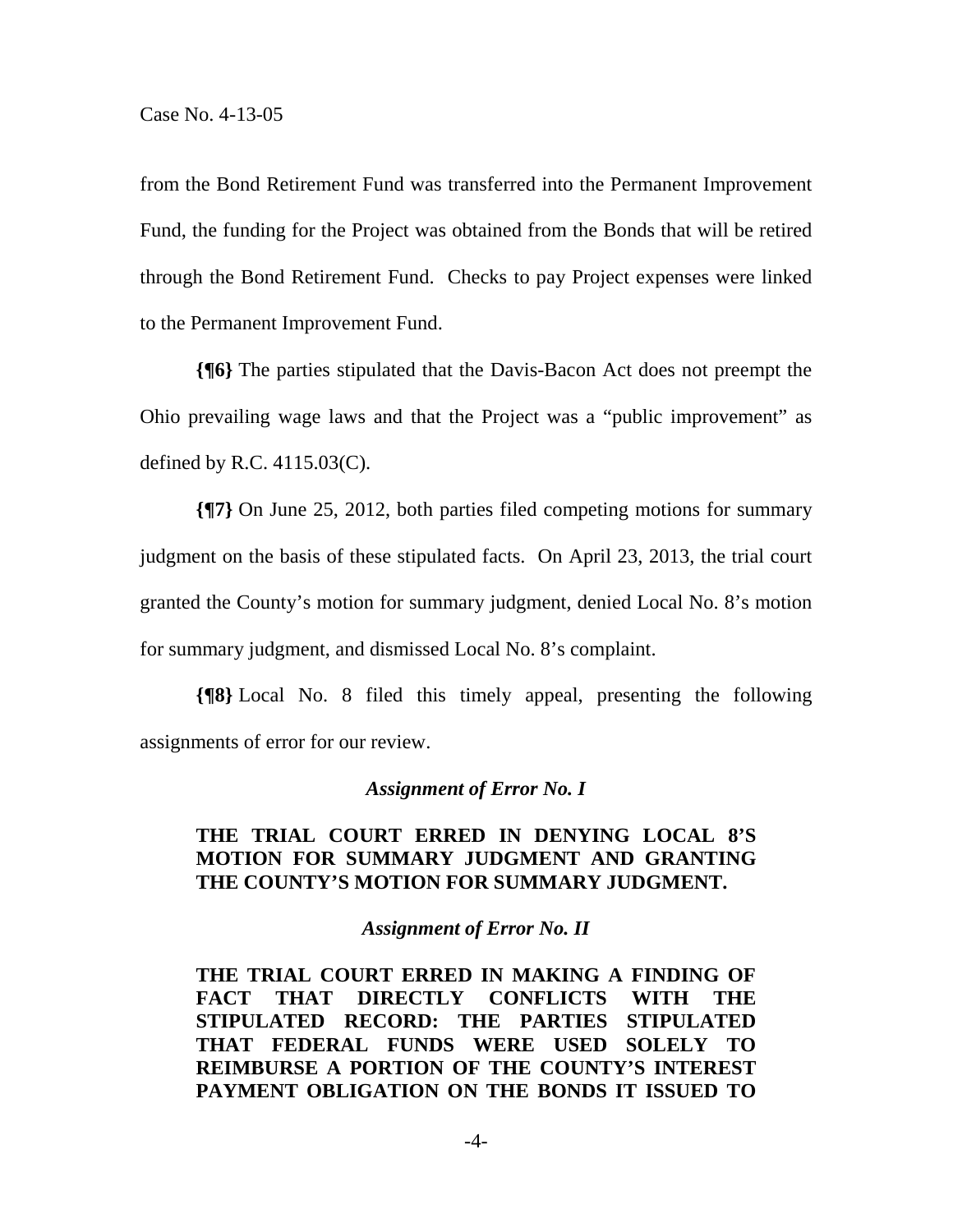# **FINANCE THE PROJECT, BUT THE COURT FOUND THAT THE FEDERAL FUNDS WERE USED TO PAY BOTH THE**  *PRINCIPAL* **AND INTEREST OBLIGATIONS ON THE BONDS.**

### *Assignment of Error No. III*

**THE TRIAL COURT ERRED IN HOLDING THAT THE PROJECT WAS EXEMPTED FROM APPLICATION OF OHIO PREVAILING WAGE LAW UNDER R.C. 4115.04(B)(1) WHERE FEDERAL FUNDS WERE NOT USED IN CONSTRUCTING THE PROJECT, BUT RATHER WERE USED SOLELY TO REIMBURSE A PORTION OF THE COUNTY'S INTEREST PAYMENT OBLIGATION ON THE BONDS IT ISSUED TO FINANCE THE PROJECT.** 

**{¶9}** Due to the nature of the assignment of errors, we elect to address them together.

#### *Assignments of Error Nos. I, II, & III*

**{¶10}** In its first, second, and third assignments of error, Local No. 8 essentially argues that the trial court erred by granting the County's motion for summary judgment and denying its motion for summary judgment. We disagree.

#### *Standard of Review*

**{¶11}** An appellate court reviews a summary judgment order de novo.

*Hillyer v*. *State Farm Mut. Auto. Ins. Co.*, 131 Ohio App.3d 172, 175 (8th Dist. 1999). Accordingly, a reviewing court will not reverse an otherwise correct judgment merely because the lower court utilized different or erroneous reasons as the basis for its determination. *Diamond Wine & Spirits, Inc. v. Dayton*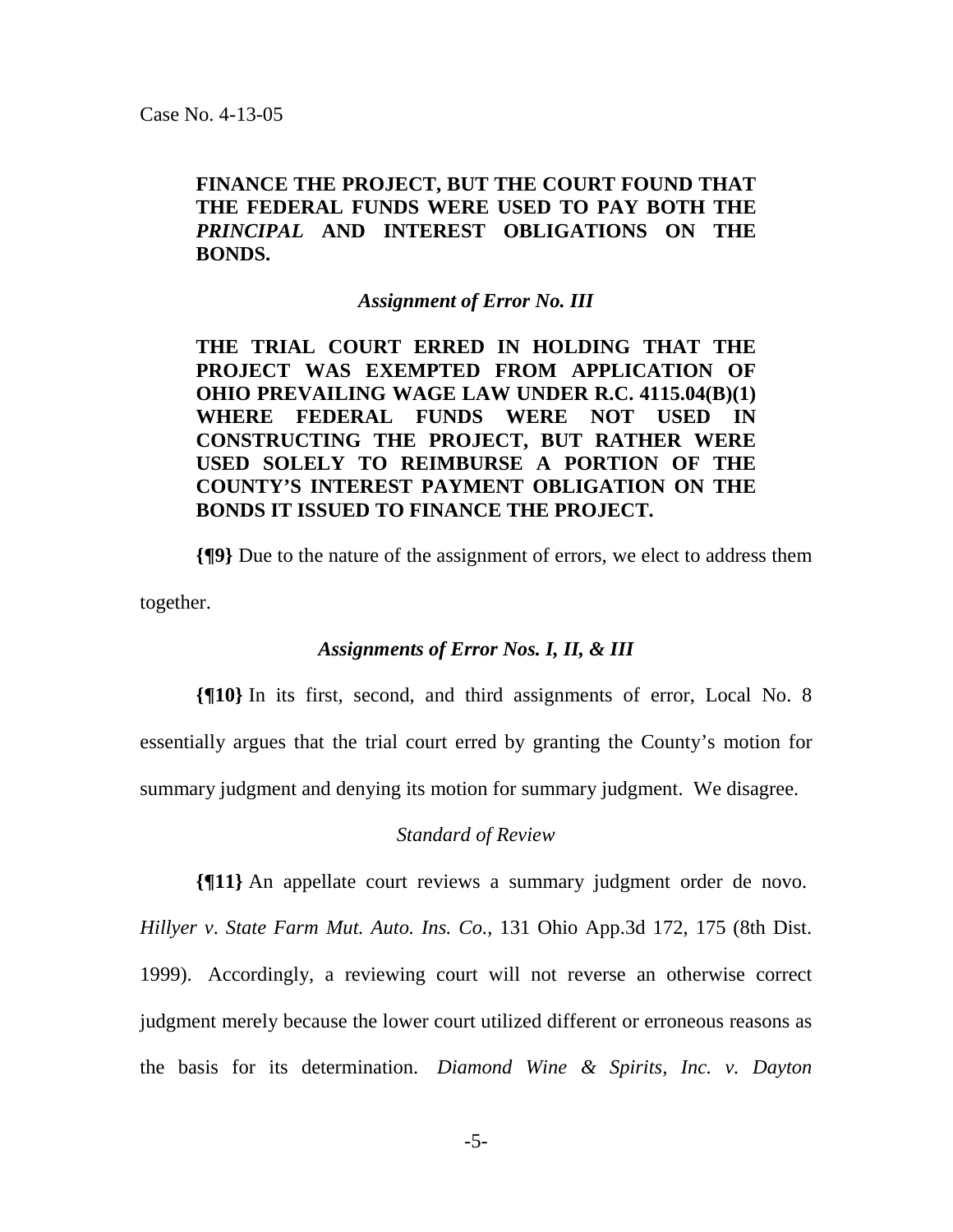Case No. 4-13-05

*Heidelberg Distrib. Co*., 148 Ohio App.3d 596, 2002-Ohio-3932, ¶ 25 (3d Dist.), citing *State ex rel. Cassels v. Dayton City School Dist. Bd. of Edn*., 69 Ohio St.3d 217, 222 (1994). Summary judgment is appropriate when, looking at the evidence as a whole: (1) there is no genuine issue as to any material fact, and (2) the moving party is entitled to judgment as a matter of law. Civ.R. 56(C). In conducting this analysis the court must determine "that reasonable minds can come to but one conclusion and that conclusion is adverse to the party against whom the motion for summary judgment is made, [the nonmoving] party being entitled to have the evidence or stipulation construed most strongly in the [nonmoving] party's favor." *Id*. If any doubts exist, the issue must be resolved in favor of the nonmoving party. *Murphy v. Reynoldsburg*, 65 Ohio St.3d 356, 358-59 (1992).

**{¶12}** The party moving for summary judgment has the initial burden of producing some evidence which demonstrates the lack of a genuine issue of material fact. *Dresher v. Burt*, 75 Ohio St.3d 280, 292 (1996). In doing so, the moving party is not required to produce any affirmative evidence, but must identify those portions of the record which affirmatively support his argument. *Id*. at 292. The nonmoving party must then rebut with specific facts showing the existence of a genuine triable issue; he may not rest on the mere allegations or denials of his pleadings. *Id*.; Civ.R. 56(E).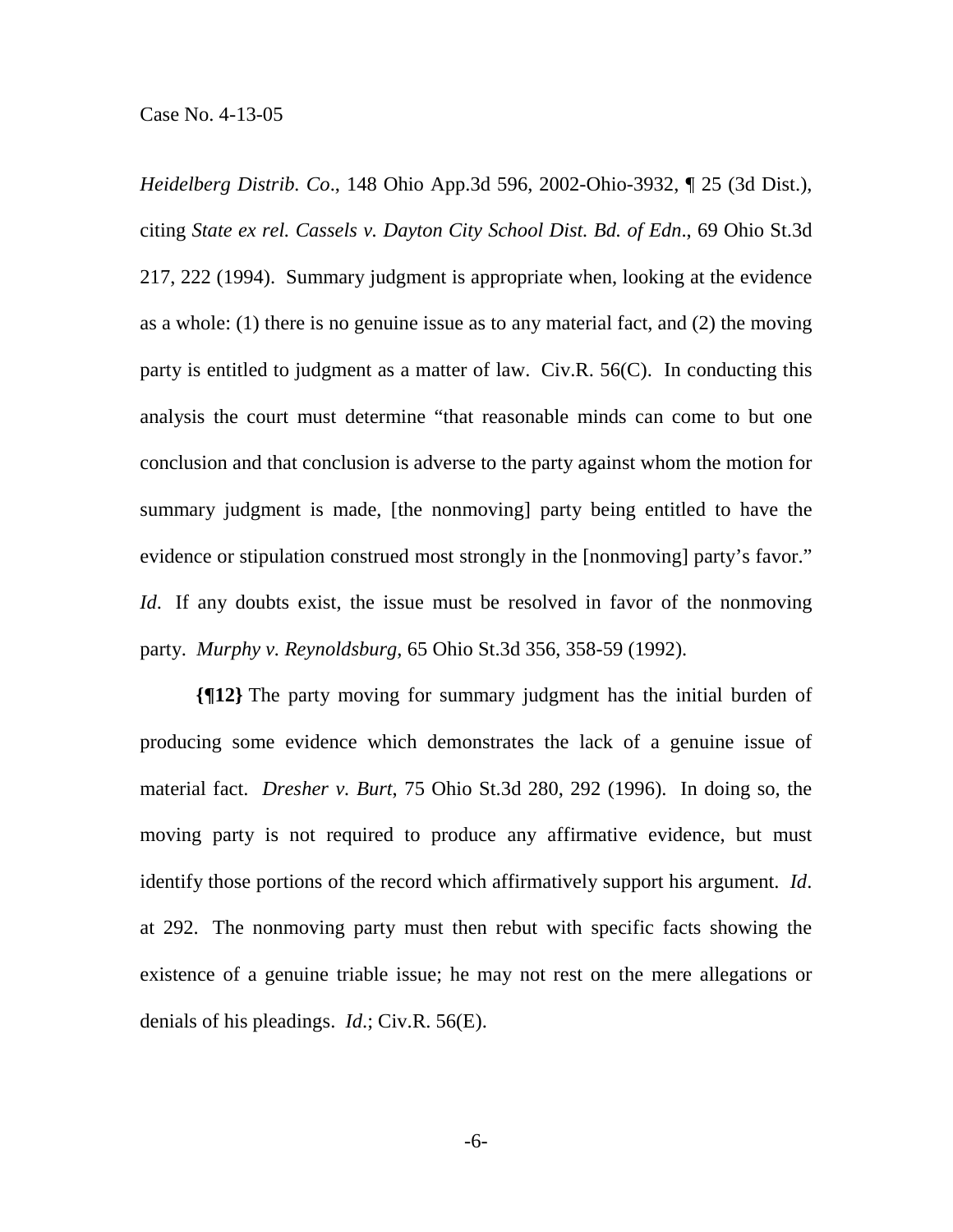### *Federal and Ohio Prevailing Wage Laws*

**{¶13}** This matter implicates both the federal and Ohio prevailing wage laws. The Davis-Bacon Act, passed in 1931, requires that "contractors and subcontractors on federal construction projects pay qualified employees \* \* \* the prevailing wage rate for their job classification as determined by the Secretary of Labor." *Frank Bros., Inc., v. Wisconsin Dept. of Transp.*, 409 F.3d 880, 882 (7th Cir. 2005); *see* 40 U.S.C. 3142(b); 23 U.S.C. 113; 23 C.F.R. 633.102. To show compliance with the Davis-Bacon Act, contractors and subcontractors who are subject to the federal wage provisions must give weekly payroll records to the Department of Labor. *Frank Bros*, at 882. In addition to complying with federal prevailing wage laws, on construction projects that have state and federal funding, contractors must also abide by supplemental state prevailing wage laws. *Id*. at 883.

**{¶14}** In Ohio, "[t]he prevailing wage statutes, R.C. 4115.03 through R.C. 4115.16, require contractors and subcontractors for public improvement projects to pay laborers and mechanics the so-called prevailing wage in the locality where the project is to be performed." *J.A. Croson Co. v. J.A. Guy, Inc.*, 81 Ohio St.3d 346, 349 (1998). Under R.C. 4115.03(C),

"Public Improvement" includes all buildings, roads, streets, alleys, sewers, ditches, sewage disposal plants, water works, and all other structures or works constructed by a public authority of the state or any political subdivision thereof or by any person who, pursuant to a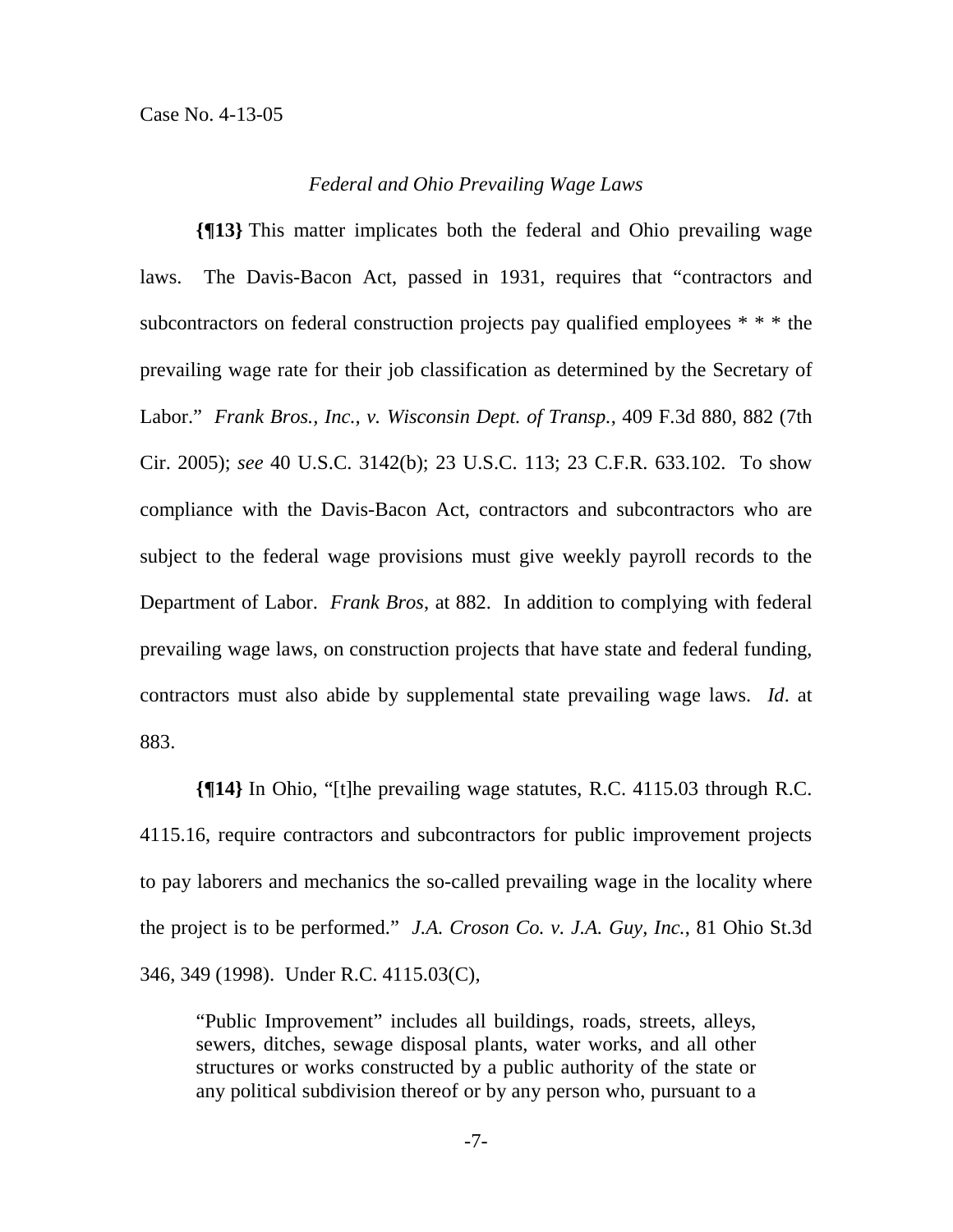contract with a public authority, constructs any structure for a public authority of the state or a political subdivision thereof.

**{¶15}** However, under R.C. 4115.04(B), certain public improvements are exempt from R.C. 4115.03 through 4115.16. R.C. 4115.04(B) states, in relevant

part:

(B) Sections 4115.03 to 4115.16 of the Revised Code do not apply to:

(1) Public improvements in any case where the federal government or any of its agencies furnishes by loan or grant all or any part of the funds used in constructing such improvements, provided that the federal government or any of its agencies prescribes predetermined minimum wages to be paid to mechanics and laborers employed in the construction of such improvements[.]

# *Stipulated Facts*

**{¶16}** Local No. 8 contends that the trial court erred in making a finding of fact that was contrary to the stipulated record. Specifically, Local No. 8 argues that both parties stipulated that the federal funds are being paid to reimburse a portion of the County's interest payments exclusively, and did not go toward the payment of any of the principal balance.

**{¶17}** In making this argument, Local No. 8 relies on Stipulated Statement

of Facts Nos. 16 and 23, which state:

16. The federal government's partial reimbursement to the County of the interest payments due on the Bonds in the County issued to finance construction of the Project triggered application of the Davis-Bacon Act (federal prevailing wage law) on the Project.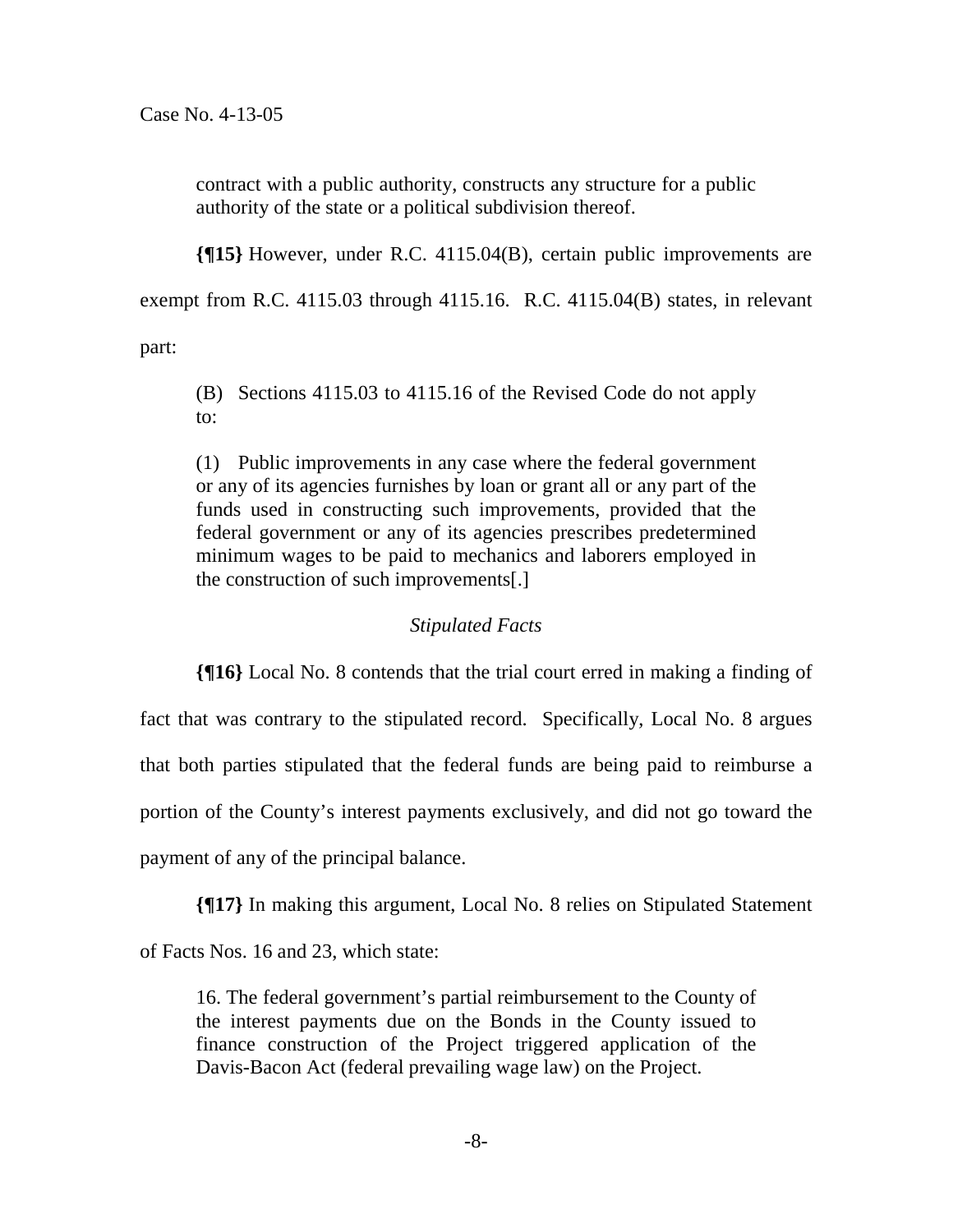\* \* \*

23. The United States Treasury pays the County an amount equal to 45% of the interest payable on the Bonds. Funding for the United States Treasury's payments comes from the American Recovery and Reinvestment Act ("ARRA").

(Docket No. 7, p. 3-4). However, Local No. 8 omits discussion on Stipulated

Statement of Facts No. 24, which states:

24. The County deposits the United States Treasury's reimbursement payments into a Bond Retirement Fund the County set up at Huntington National Bank to extinguish its *interest and principal obligations* under the Bonds.

(Emphasis added.) (*Id*. at p. 4).

**{¶18}** Stipulated Fact Nos. 16 and 23 do not state that the United States Treasury's reimbursement payments are *solely* or *exclusively* meant to pay the interest payments, as Local No. 8 argues. Indeed, in Stipulated Fact No. 24, Local No. 8 agreed that the Treasury's money is deposited in a bank account that was used to pay off both the interest *and* principal payments. Further, interest payments are associated with the cost of bonds, so ultimately Local No. 8 is making a distinction where there is no difference. Therefore, we find that the trial court did not err in finding that the federal funding was used to extinguish its interest and principal obligations under the Bonds.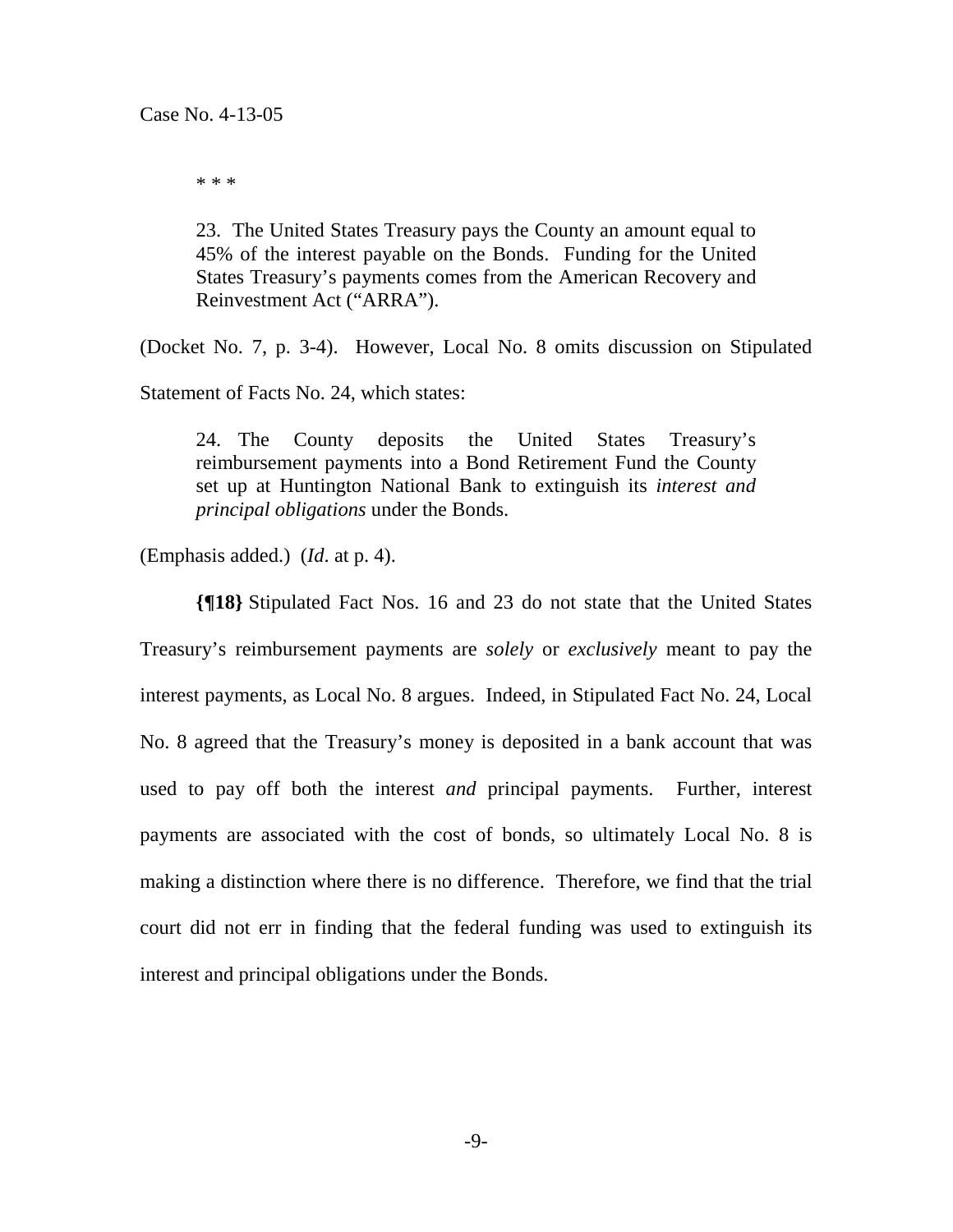## *Preemption*

**{¶19}** Local No. 8 also argues that the trial court erred in finding that the

Davis-Bacon Act preempted Ohio prevailing wage laws. While we agree with

Local No. 8 that the Davis-Bacon act does not preempt state prevailing wage laws,

we are unable to find where in the trial court's judgment it made a finding to the

contrary. The trial court's judgment entry, in relevant part, states:

[I]t is stipulated that, when AARA [sic] grant funding became involved, the [County] required compliance with the Davis-Bacon Federal Prevailing Wage requirements, which on its face would make the *statutory state prevailing wage exemption applicable*.

\* \* \*

It is the determination of the court that under the circumstances where federal funds are deposited in a bond retirement account and used to pay principal and interest on bonds issued to generate funds for construction of a public project, *the statutory exemption provided applies*, and therefore, based on compliance with Davis-Bacon federal minimum wage requirements, the [County] is not required to also demonstrate compliance with state prevailing wage law.

(Emphasis added.) (Docket No. 17, p. 2-3).

**{¶20}** We fail to see how the trial court in any way implied that preemption was an issue in this case. The trial court never used the word "preemption" in its judgment entry and both parties stipulated that the Davis-Bacon Act does not preempt state prevailing wage laws. The trial court merely explained that because federal funding was involved for the construction of a public improvement,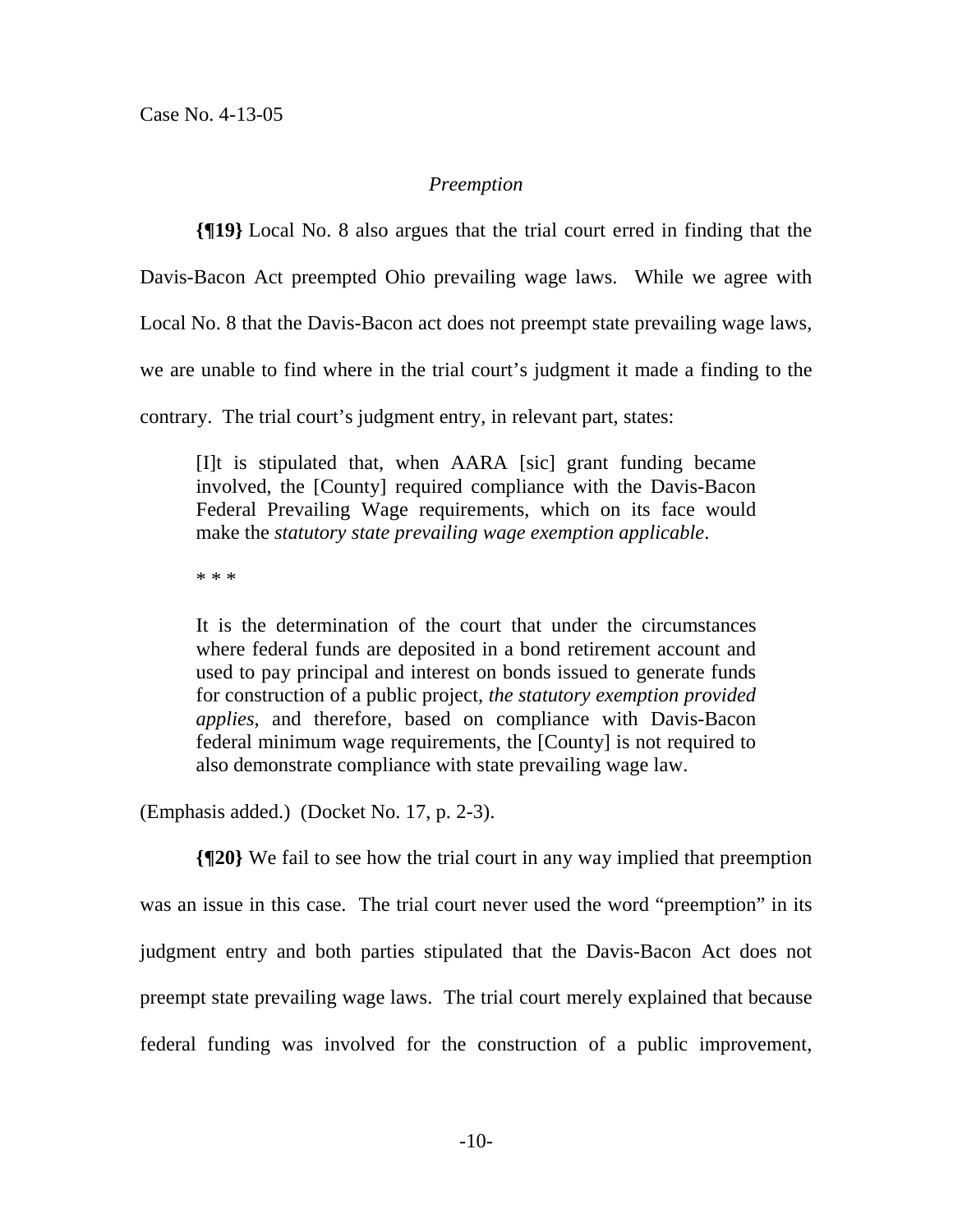compliance with the Davis-Bacon Act was required, which in turn made the exemption in R.C. 4115.04(B)(1) applicable.

### *R.C. 4115.04(B)(1) Exemption*

**{¶21}** Local No. 8 finally argues that the trial court erred by finding that the County was exempted from the Ohio prevailing wage law under R.C.  $4115.04(B)(1)$ . According to Local No. 8, the funds that were actually used to construct the Project came from the proceeds of the sale of the Bonds, which were deposited in the County's Permanent Improvement Fund; it was the County's Permanent Improvement Fund that paid for the "actual" construction of the Project; thus, the federal funding, which was deposited into the Bond Retirement Fund, did not contribute to the actual construction of the Project. Like the trial court, we find that this argument is "contrary to reason and common sense \* \* \*." (*Id*. at p. 4).

**{¶22}** The parties stipulated that the County issued the Bonds to finance the construction of the Project. With the proceeds of the sale of the Bonds, \$2,308,910.18 was deposited into the County's Permanent Improvement Fund, which was used to construct the Project. The United States Treasury's payments were deposited into the Bond Retirement Fund, which, as discussed more fully above, was used to extinguish its principal and interest obligations under the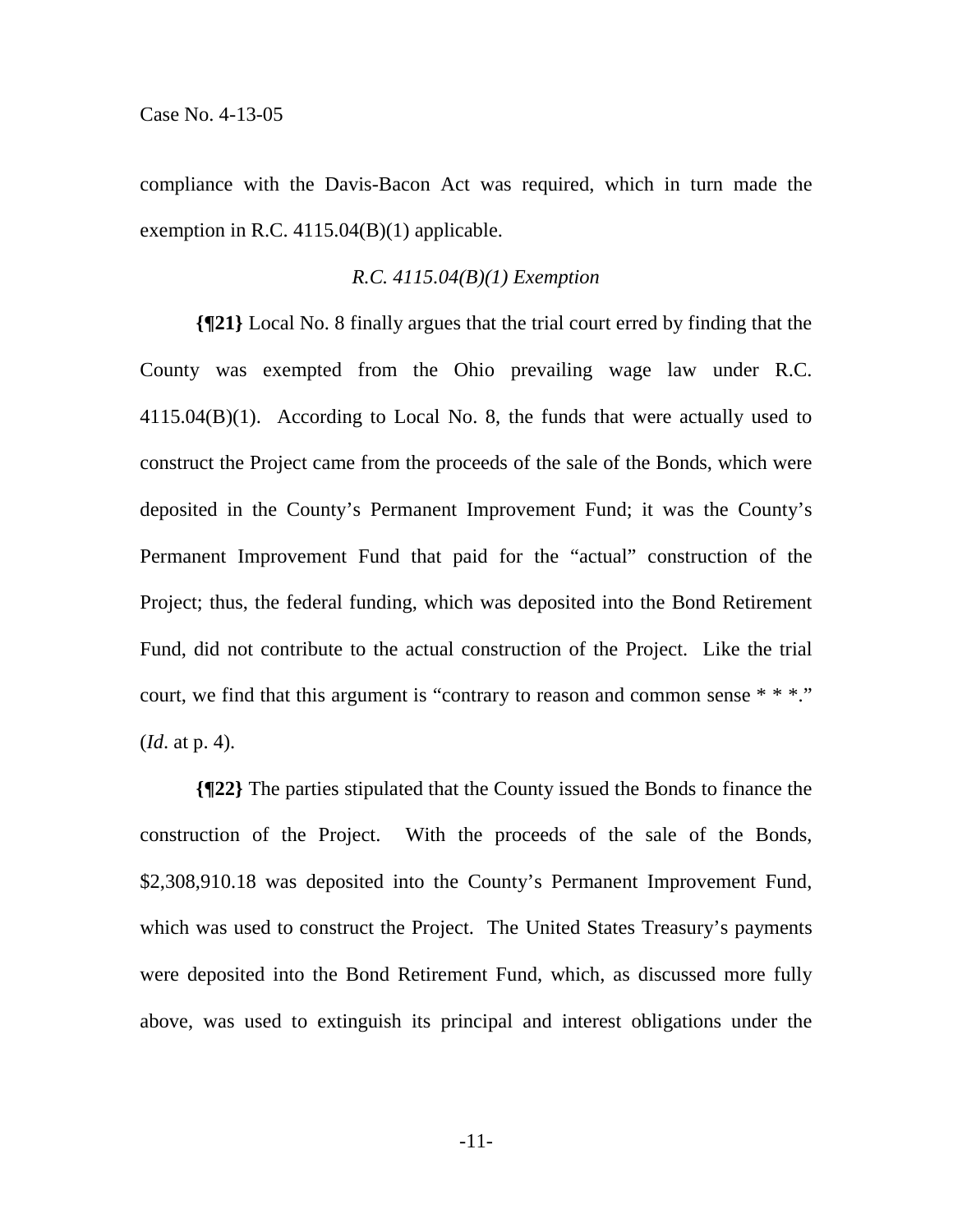Bonds. Therefore, we are unable to find that the federal funding was not used in the construction of the Project.

**{¶23}** To avoid this result, Local No. 8 contends that the exemption found in R.C. 4115.04(B) does not apply because of the timing and the amount of the federal funds expended by the completion of the Project. We find this argument unconvincing. R.C. 4115.04(B)(1) specifically states that for the exemption to apply, the federal government may contribute "*all or any part* of the funds used in constructing such improvements  $* * *$ ." Thus, it does not matter that federal funding only paid for a small portion of the entire Project by the time construction had ended.

**{¶24}** In support of its argument, Local No. 8 analogizes this matter to *State ex rel. Northwestern Ohio Bldg. & Constr. Trades Council v. Ottawa Cty. Improvement Corp.*, 122 Ohio St.3d 283, 2009-Ohio-2957. However, *Ottawa County* is plainly distinguishable. There, the project in dispute was not constructed by or for a public authority, but instead, was constructed by and for a private company. *Id*. at ¶ 23. Further, the project was financed by using both public and private funding. *Id*. at ¶ 4-6. The public funding went only towards the purchase of the real property, a building, and office equipment, while the private funding went towards the renovation of the building. *Id.* at  $\P$  4. The Ohio

-12-